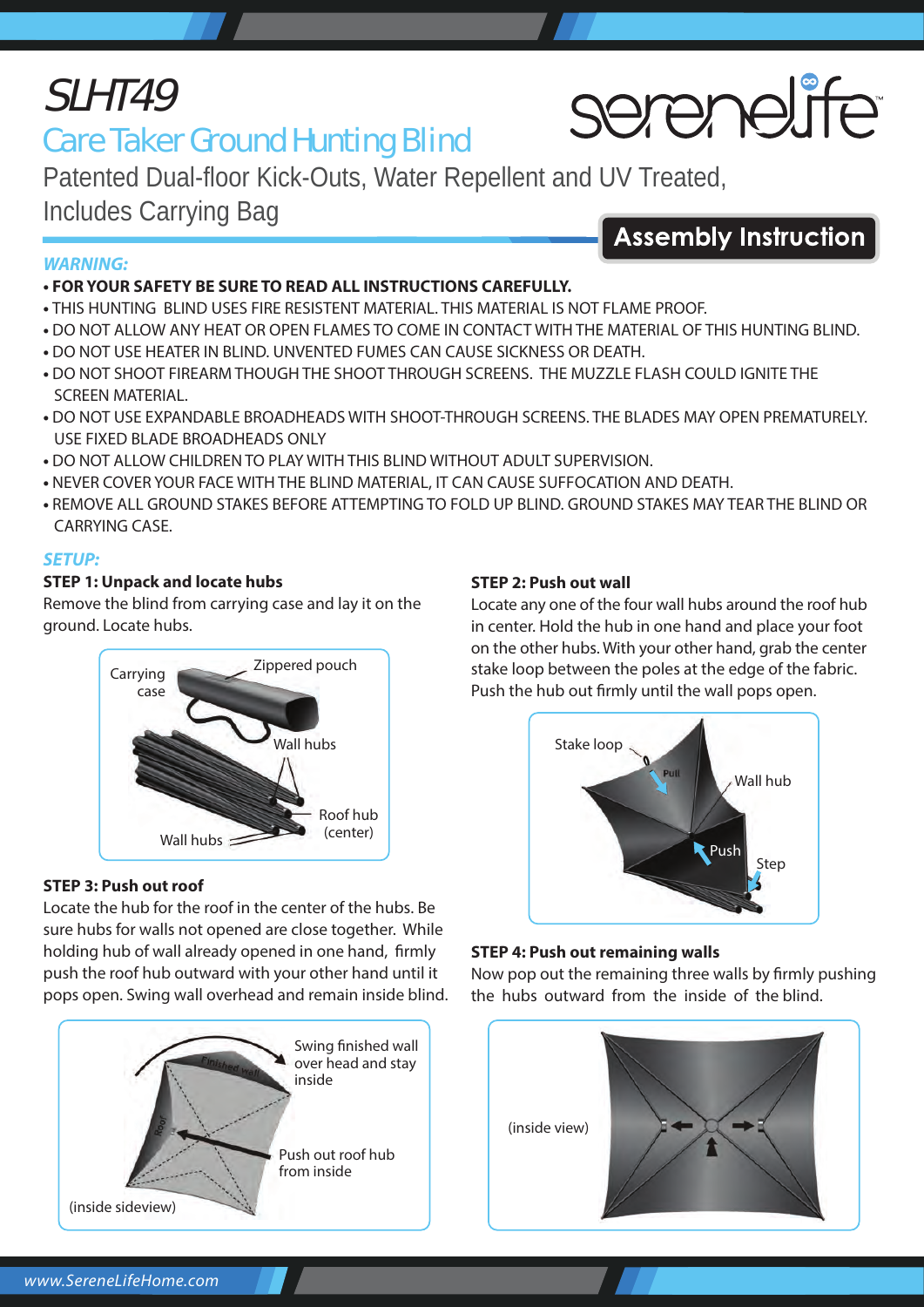#### **STEP 5: Connect tie-down cord**

For windy conditions it is recommended that you use the adjustable tie-down cords and stakes to secure the blind. Loop tie-down cord through buckle as shown in diagram. Tie the single end of cord to the eyebolt on the outside center of wall. Put the looped end of cord around the ground stake and push the stake into the ground. Slide buckle to increase tention of cord.



#### *TEAR DOWN*

#### **STEP 1: Disconnect & collapse three walls**

Disconnect then collapse three walls. Remove all stakes and tie-down cords. Stand inside blind and pull in the hubs for three of the walls.



#### **STEP 3: Collapse last wall**

Pull hub of last wall and fold all walls together with the black side out.



#### **STEP 6: Fasten ground stakes**

Poke the ground stakes through the loops around the outside edge of blind then press then into the ground.



#### **STEP 2: Collapse roof**

Grab the hub of the roof with one hand and the hub of the wall still standing with the other hand for support. Pull in on the hub for the roof until it collapses, then swing the wall hub over your head.



#### **STEP 4: Pack and store**

Pack ground stakes into ground stake bag and place inside zippered pouch of carrying case along with the tie-down cords. Be sure blind is free of debris and completely dry before inserting into carrying case for storage. Never store a wet or damp blind in carrying case. Store blind in a dry and cool place.

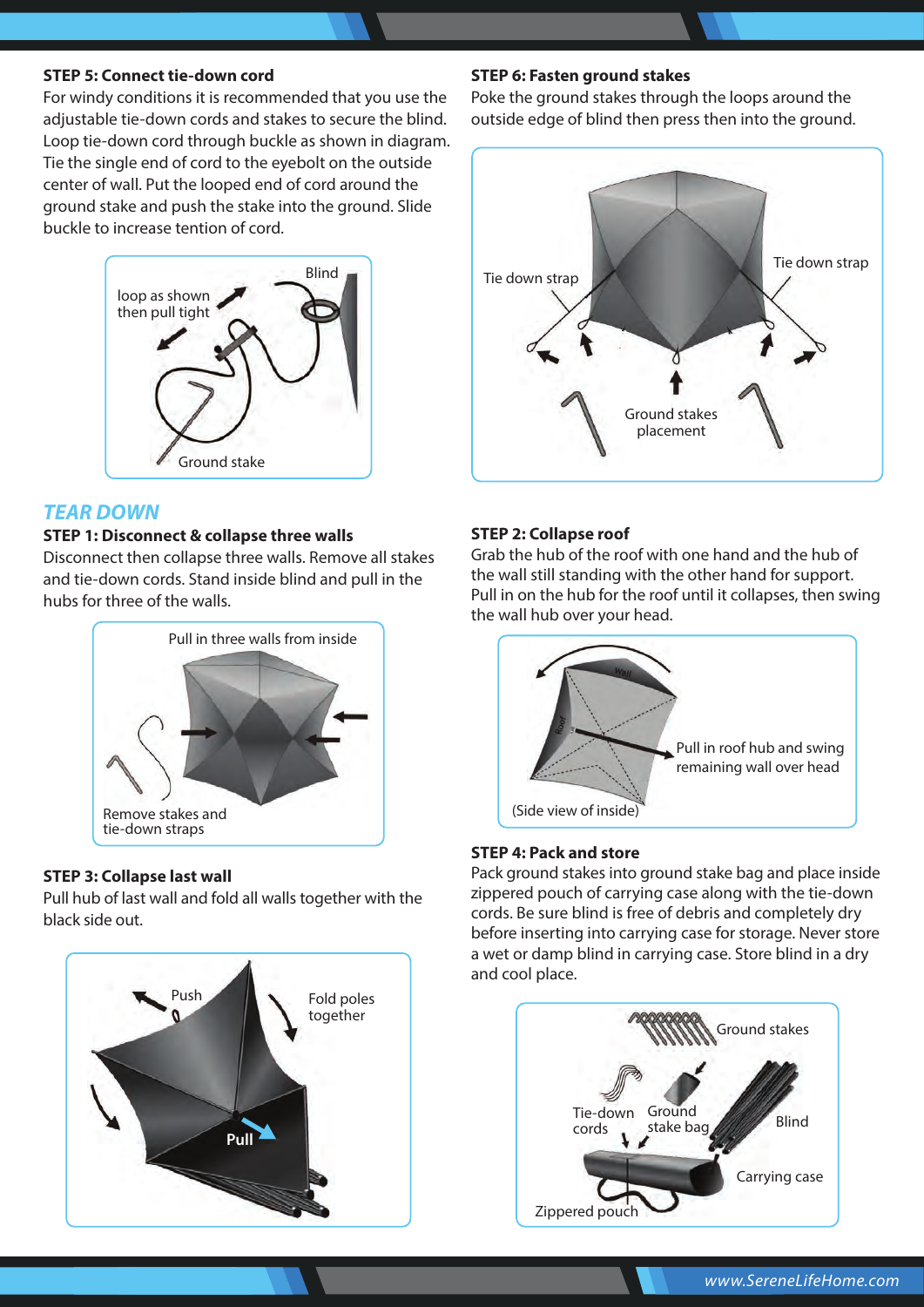#### *STORAGE*

- Blind must never be rolled-up or packed while damp, as mildew will form within a few days.
- Allow blind to completely dry before rolling and storing.
- Mesh for Shooting window
- Mesh for Viewing window
- Carrying bag
- Poles
- Hubs
- Hub washer
- Hub Eye Bolt
- Ground Stakes
- Ground Stake bag
- Tie Down Cord